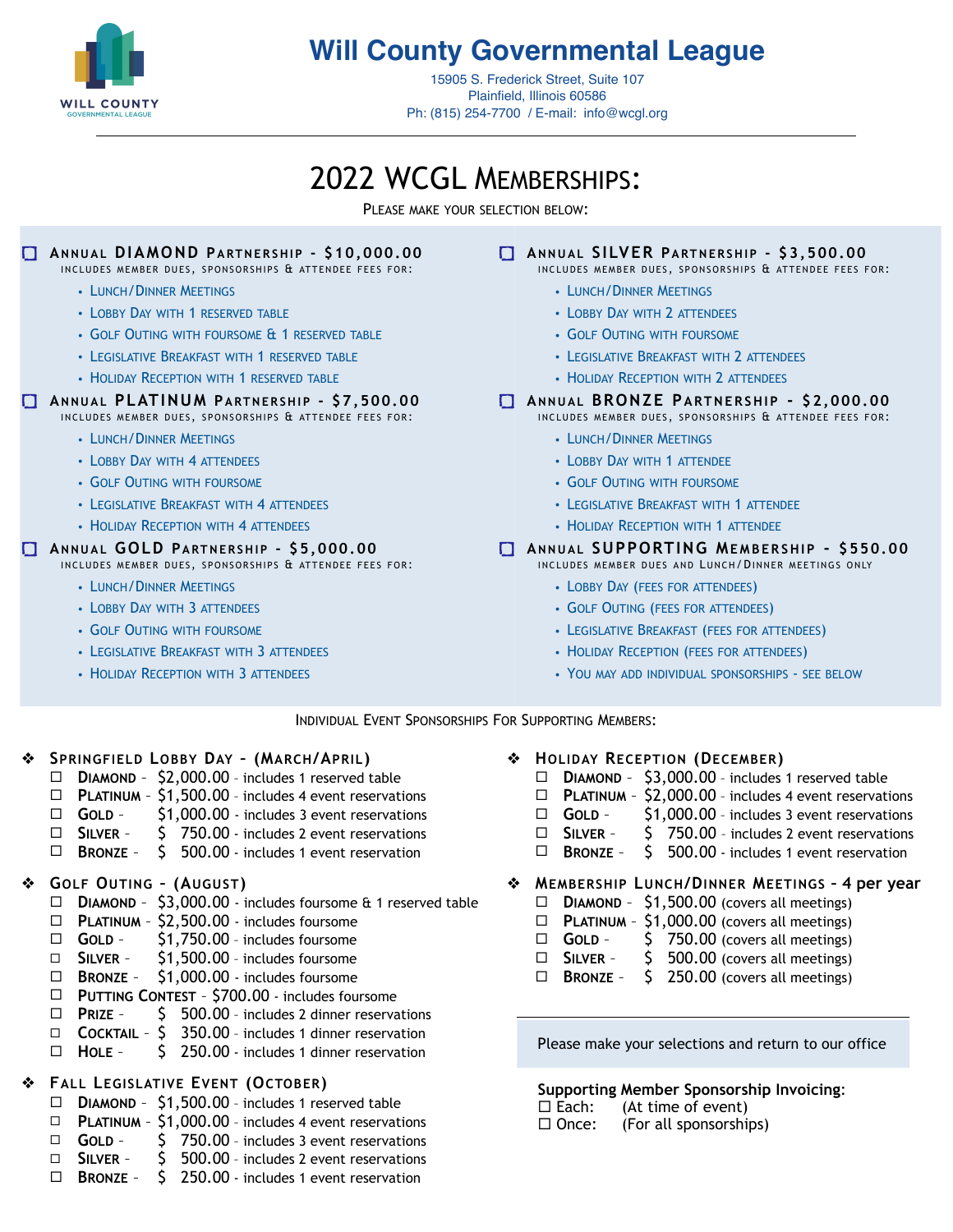

### **Corporate and SUPPORTING MEMBERSHIP FORM**

|                                                                                               | Yes, my firm would like a WCGL Corporate Partner Membership: (please make your selection below) |       |             |
|-----------------------------------------------------------------------------------------------|-------------------------------------------------------------------------------------------------|-------|-------------|
|                                                                                               |                                                                                                 |       | $(\$2,000)$ |
|                                                                                               |                                                                                                 |       |             |
| Address: Address:                                                                             |                                                                                                 |       |             |
|                                                                                               |                                                                                                 |       |             |
| Telephone:___________________________________                                                 |                                                                                                 |       |             |
|                                                                                               |                                                                                                 |       |             |
| <b>Business Description:</b> <i>(i.e. engineering, consulting, financial, attorney, etc.)</i> |                                                                                                 |       |             |
|                                                                                               |                                                                                                 |       |             |
| Primary Member Name*                                                                          |                                                                                                 | Title |             |
|                                                                                               |                                                                                                 |       |             |
| Secondary Member Name (optional)                                                              |                                                                                                 | Title |             |
|                                                                                               |                                                                                                 |       |             |
|                                                                                               |                                                                                                 |       |             |
| *If mailing/billing information is different from primary member, please list below:          |                                                                                                 |       |             |
| Name:                                                                                         |                                                                                                 |       |             |
|                                                                                               |                                                                                                 |       |             |
|                                                                                               |                                                                                                 |       |             |
|                                                                                               |                                                                                                 |       |             |
|                                                                                               |                                                                                                 |       |             |